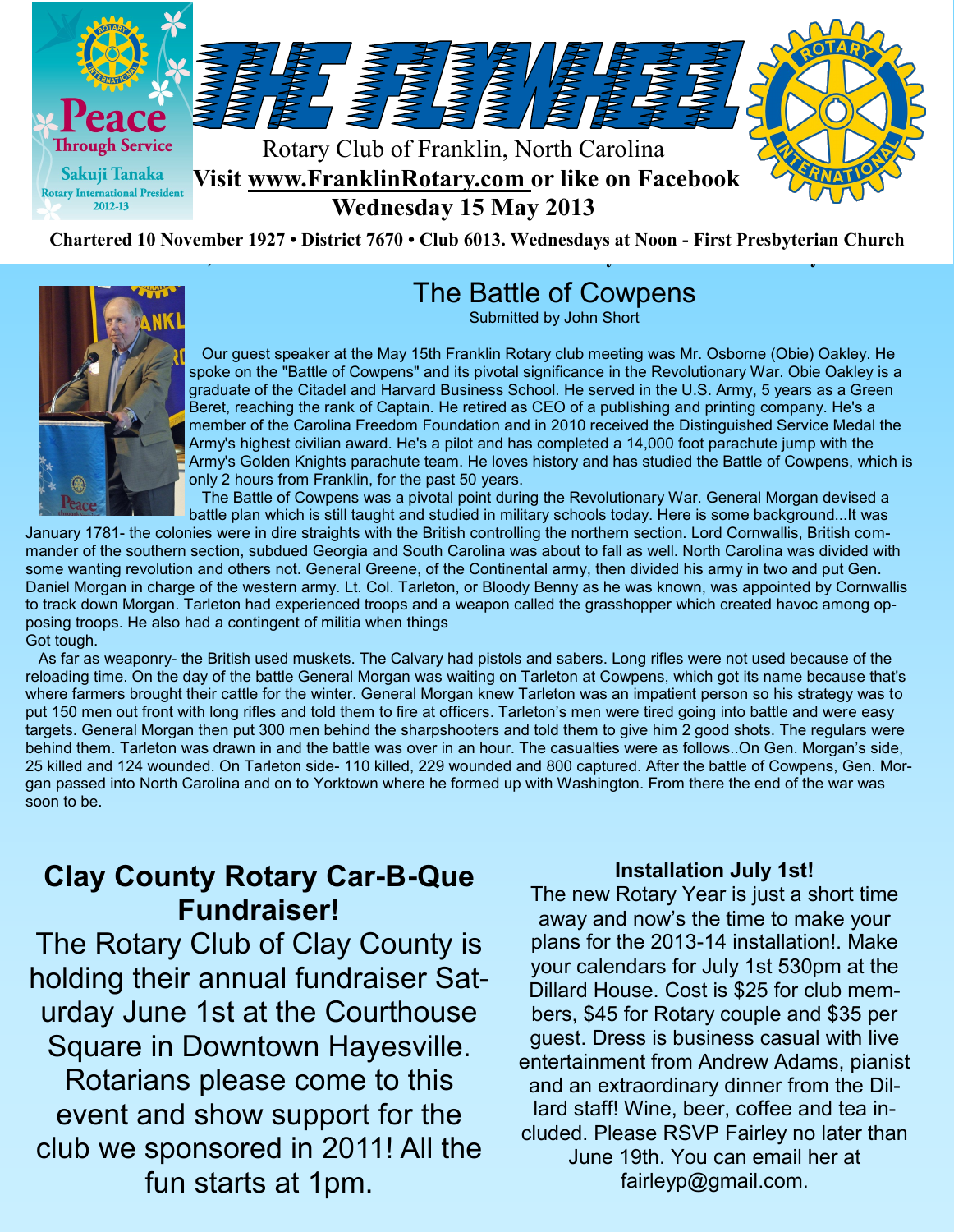

# **Rotary Club of Franklin Wins Again!**



At Saturday's district 7670 assembly in Asheville, the Rotary Club of Franklin picked up two more club awards including the

**Presidential** Citation and the Gover-

nor's Club Excellence Award. Way to go Rotarians!!



# **Congrats to More Read2Me Winners!**



The Rotary Club of Franklin recently saluted the Read2Me Poetry Contest Winners for 2013. Winners included MVI 6th graders Morgan Bumgarner with first place in the amount of \$50, Ariana Kimsey, second place \$25, and two honorable mentions, Celeste McCall and Erica Myers. All are students in Sara Shook's 6th

grade class at MVI. Ms shook got \$75 for her classroom since both first and second prize winners are in her class.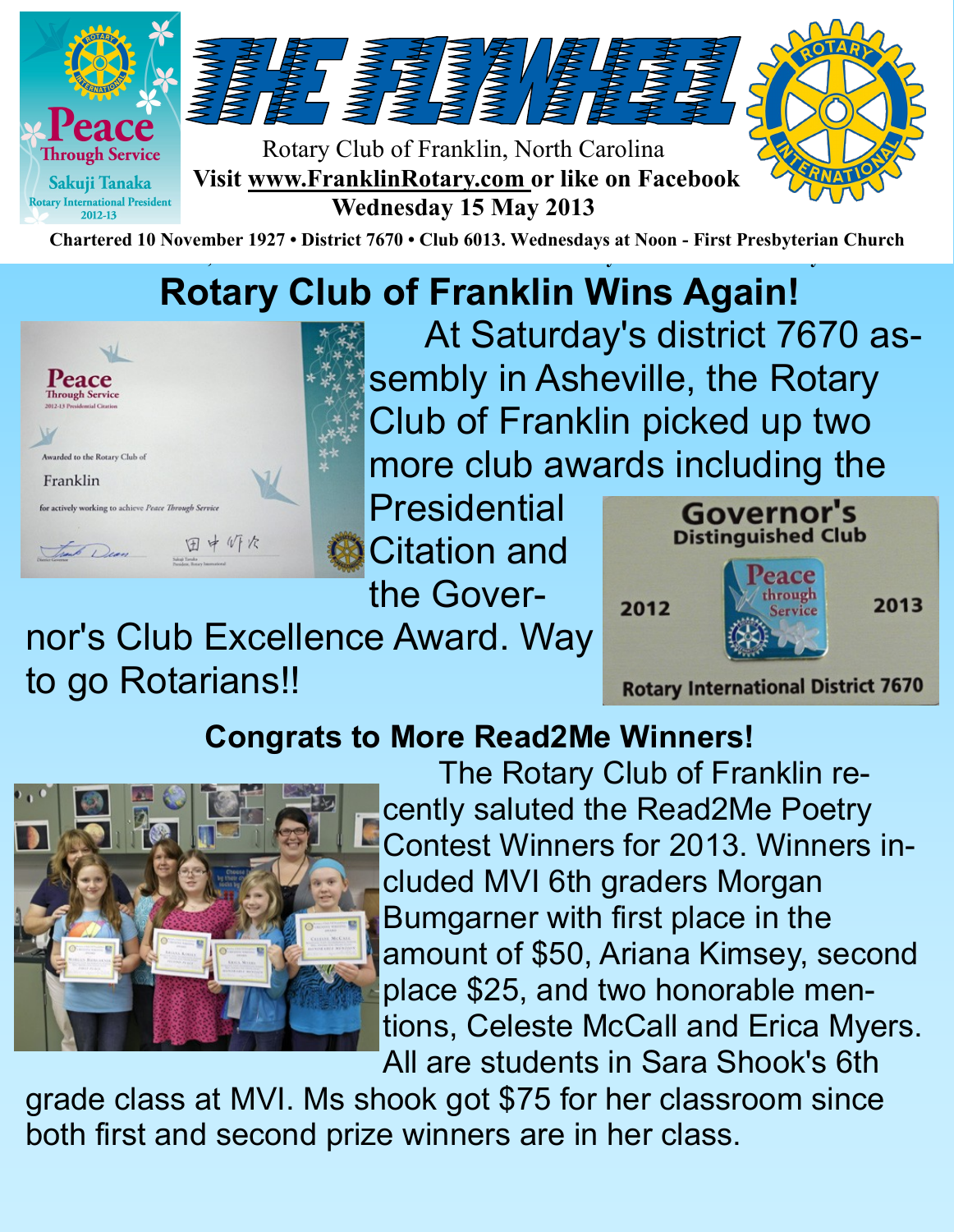

### **Its Rickman Time 2013!**



Rotarians, its time to kick off our one and only fundraiser this year. Wednesday May 22nd is our official Roy Rickman Scholarship Fundraiser Ticket Sales

Kickoff!. Please come to our regular meeting as we get ready the fundraiser that helps us fund the projects that we are able to do throughout the Rotary Year. See you 12 noon at Tartan Hall!

#### **Another Family and Community Service Award!**

President Gary presented a Family and Community Service award to Mrs Tiffany Garrett for her hard work and dedication on behalf of FHS Interact and Rotary. Youth Service Director and Club Interact Chair Larry Hollifield, P-N Susie Ledford, International Director Sandy Frazier,



Rotarian Chris Baldwin and Daybreak Rotarian Terry Stamey were there to honor Mrs Garrett as well. Thank you Mrs Garrett, well done!

#### **The Ruby Run**

Franklin Daybreak Rotary is having their 5th Annual Ruby Run in Franklin, NC on Saturday, June 1. The Ruby Run benefits several local charities including CareNet, Franklin High School Interact Club, Community Care Clinic, Kids Place, Polio Eradication, International Water Project and many more. Event will begin from Franklin High School, located at 100 Panther Drive in Franklin at 9:00 AM. Registration and packet pickup will begin at 8:00 AM. For more information go to www.franklindaybreakrotary.org/rubyride.htm or register online at www.active.com.



**1 Ticket —\$1.00 3 Tickets —\$2.00 5 Tickets —\$3.00 10 Tickets—\$5.00 25 Tickets—\$10.00**

**50 50 Fred wins AGAIN!** Congrats to Rotarian Fred Lindstrom winner of this week's 50/50 drawing. Fred

wins \$56. The pot starts over at zero for the May 22nd Meeting.



#### **Lets Walk for a Cause**

 Relay for Life will be held on Saturday, June 8th from 10 a.m. to 10 p.m. at the Franklin High School athletic field. This is a great opportunity for Rotarians to get out and walk in support of Franklin Relay for Life and the American Cancer Society. It's also a family event, so bring your children and grandchildren and encourage them to walk with you. The Rotary Club will be walking along with the FHS Interact Club. If you'd like to participate contact Judy Chapman (jchapman@dnet.net).

**Greeter next week: Robin Jenkins Sean Gibson is 50/50 Guru**